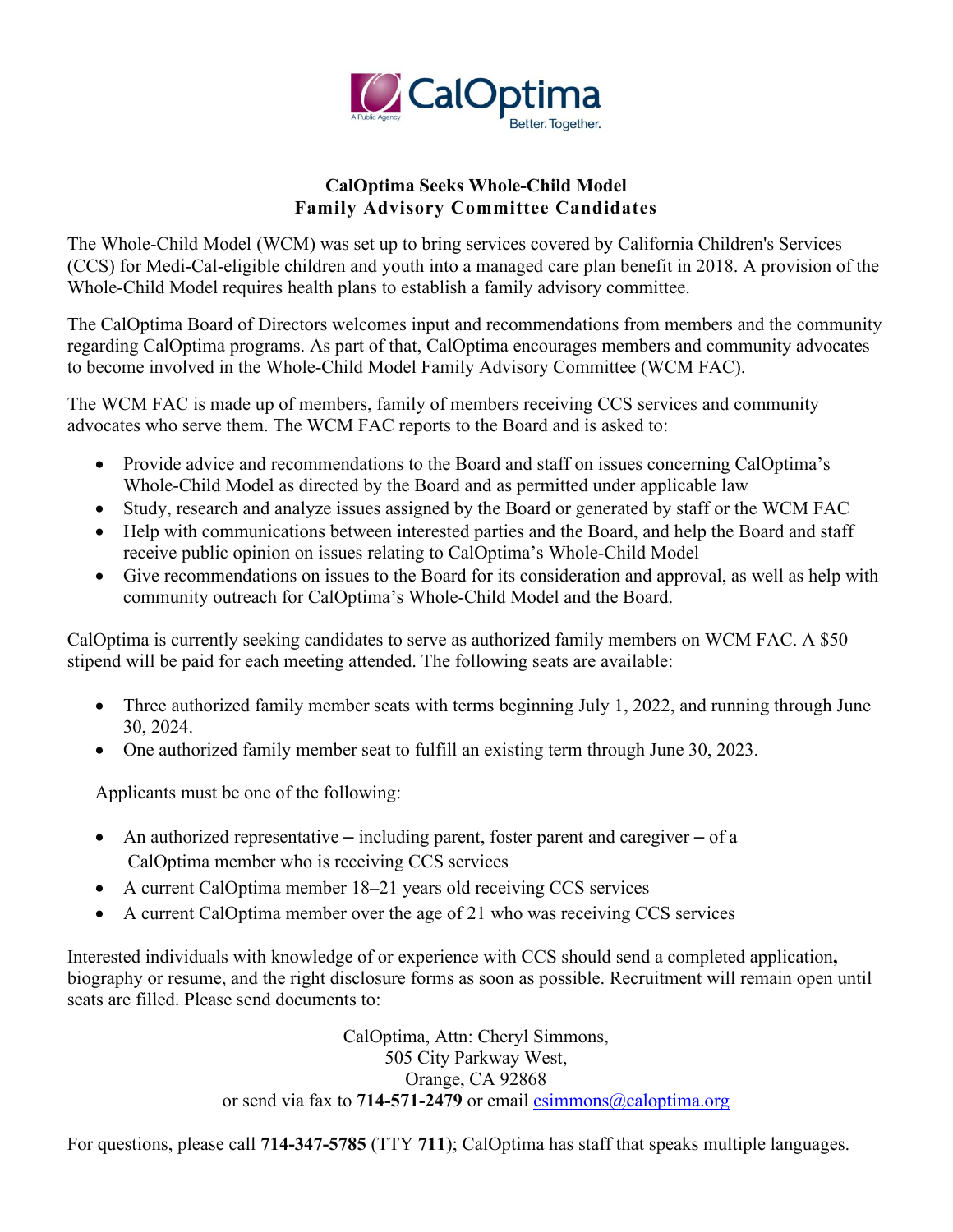

# **Whole-Child Model Family Advisory Committee (WCM FAC) Member Application 2022**

**Instructions: Please type or print clearly. This application is for current California Children's Services (CCS) members and their family members. Please attach a resume or biography listing your qualifications and include signed authorization forms. For questions, please call 714-347-5785.** 

| Name:    | Primary Phone:                                                 |
|----------|----------------------------------------------------------------|
| Address: | Cell Phone:<br><u> 1980 - Jan Samuel Barbara, politik a po</u> |
|          | $\Gamma$ Fax:                                                  |
| Date:    | Email:                                                         |

#### **Please see the eligibility criteria below:**\*

- Authorized representatives, which includes parents, foster parents and caregivers, of a CalOptima member who is currently receiving CCS services;
	- CalOptima members ages 18–21 who are currently receiving of CCS services
	- Current CalOptima members over the age of 21 who had received CCS services before

# **Three seats are available with a term beginning July 1, 2022, and running through June 30, 2024.**

#### **One seat is available to fill an existing term through June 30, 2023.**

\* Interested candidates for the WCM FAC member or family member seats must reside in Orange County and be enrolled in CalOptima Medi-Cal and/or California Children's Services/Whole-Child Model, or must be a family member of an enrolled CalOptima Medi-Cal and California Children's Services/Whole-Child Model member.

CalOptima Medi-Cal/CCS status (e.g., member, family member, foster parent, caregiver, etc.):

If you are a family member/foster parent/caregiver, please tell us who the member is and what your relationship is to the member:

| Member Name: |  |
|--------------|--|
|              |  |

 $\overline{a}$ 

 $\overline{a}$ 

Relationship:

Please tell us whether you have been a CalOptima member (i.e., Medi-Cal) or have any consumer advocacy experience: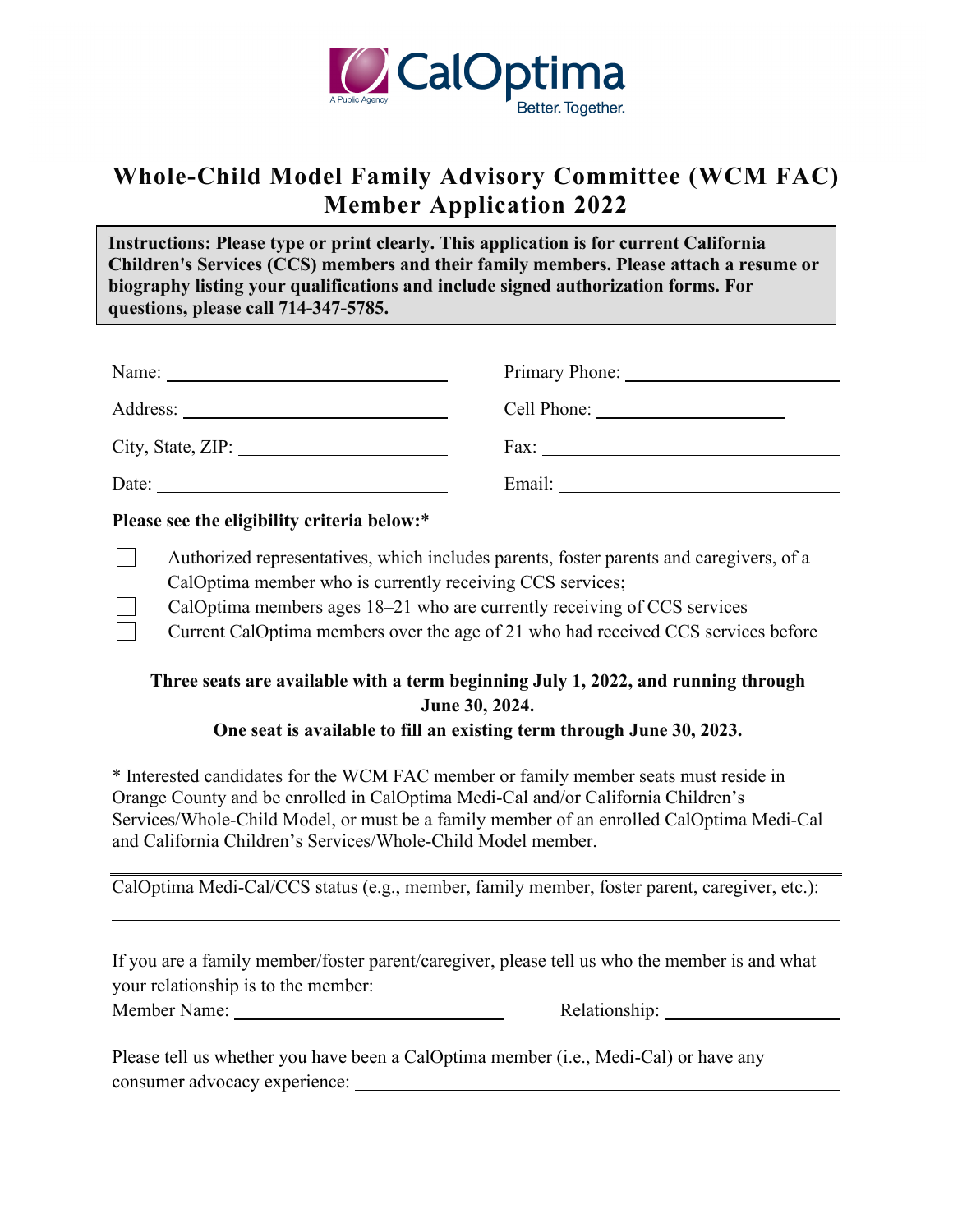Please explain why you would be a good representative for diverse cultural and/or special needs of children and/or the families of children in CCS. Include any relevant experience working with these populations:

Please provide a brief description of your knowledge or experience with California Children's Services: 2008. Environment and the services:

<u> 1989 - Johann Stoff, amerikansk politiker (d. 1989)</u>

<u> 1989 - Johann Stoff, amerikansk politiker (d. 1989)</u>

Please explain why you wish to serve on the WCM FAC: \_\_\_\_\_\_\_\_\_\_\_\_\_\_\_\_\_\_\_\_\_\_\_\_\_\_\_

Describe why you would be a qualified representative for service on the WCM FAC:

| Please specify which of CalOptima's threshold languages you speak fluently: |  |  |
|-----------------------------------------------------------------------------|--|--|
|                                                                             |  |  |

|  | $\Box$ English $\Box$ Spanish $\Box$ Vietnamese $\Box$ Farsi $\Box$ Korean $\Box$ Chinese $\Box$ Arabic |  |  |
|--|---------------------------------------------------------------------------------------------------------|--|--|
|  |                                                                                                         |  |  |

If selected, are you able to commit to attending WCM FAC meetings every other month, as well as serving on at least one subcommittee?  $\Box$  Yes  $\Box$  No

Do you agree that you will advocate on behalf of all CalOptima members and/or providers during your service on the WCM FAC?  $\Box$  Yes  $\Box$  No

If selected as a representative on WCM FAC, do you agree that you will complete the required compliance courses within the appointed time frame?  $\Box$  Yes  $\Box$  No

#### *All advisory committee representatives are appointed by the CalOptima Board of Directors and are subject to the CalOptima Code of Conduct.*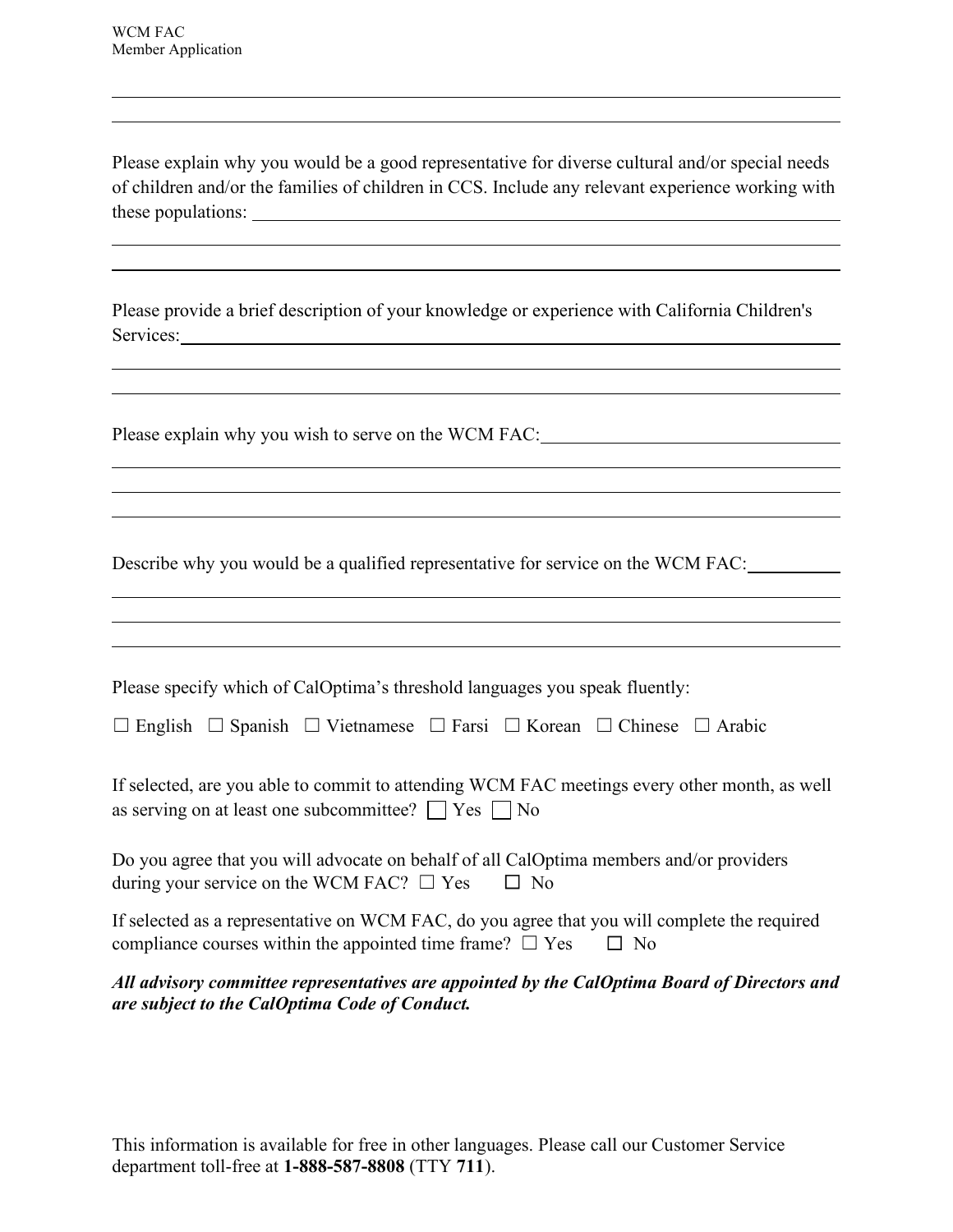Please supply two references (professional, community or personal):

| Name:                                                                                                                                                                                                                                                                                                                                                                                                        |  |
|--------------------------------------------------------------------------------------------------------------------------------------------------------------------------------------------------------------------------------------------------------------------------------------------------------------------------------------------------------------------------------------------------------------|--|
|                                                                                                                                                                                                                                                                                                                                                                                                              |  |
|                                                                                                                                                                                                                                                                                                                                                                                                              |  |
| City, State, ZIP:                                                                                                                                                                                                                                                                                                                                                                                            |  |
| Phone: $\frac{1}{\sqrt{1-\frac{1}{2}}\sqrt{1-\frac{1}{2}}\sqrt{1-\frac{1}{2}}\sqrt{1-\frac{1}{2}}\sqrt{1-\frac{1}{2}}\sqrt{1-\frac{1}{2}}\sqrt{1-\frac{1}{2}}\sqrt{1-\frac{1}{2}}\sqrt{1-\frac{1}{2}}\sqrt{1-\frac{1}{2}}\sqrt{1-\frac{1}{2}}\sqrt{1-\frac{1}{2}}\sqrt{1-\frac{1}{2}}\sqrt{1-\frac{1}{2}}\sqrt{1-\frac{1}{2}}\sqrt{1-\frac{1}{2}}\sqrt{1-\frac{1}{2}}\sqrt{1-\frac{1}{2}}\sqrt{1-\frac{1}{2$ |  |
|                                                                                                                                                                                                                                                                                                                                                                                                              |  |

Please sign the **Public Records Act Notice** below and **Limited Privacy Waiver** on the next page. You also need to sign the attached **Authorization for Use or Disclosure of Protected Health Information** form to enable CalOptima to verify current member status.

#### **PUBLIC RECORDS ACT NOTICE**

**Under California law, this form, the information it contains, and any further information submitted with it, such as biographical summaries and resumes, are public records, with the exception of your address, email address, and telephone numbers, and the same information of any references provided. These documents may be presented to the Board of Directors for their consideration at a public meeting, at which time they will be published, with the contact information removed, as part of the Board materials that are available on CalOptima's website, and even if not presented to the Board, will be available on request to members of the public.**

| Signature: | Date: |
|------------|-------|
|            |       |

Print Name: <u>Quantile Communications</u>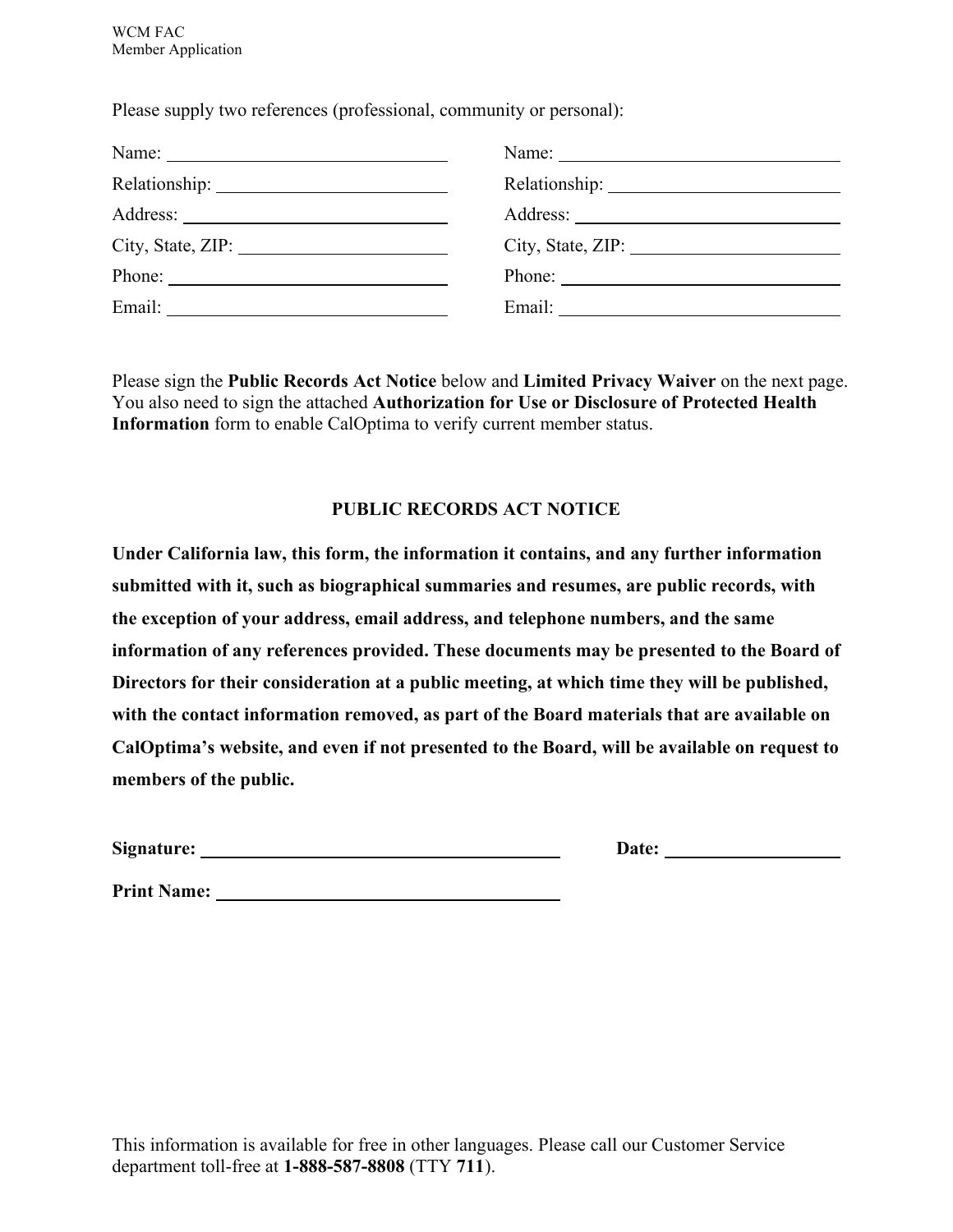#### **LIMITED PRIVACY WAIVER**

**Under state and federal law, the fact that a person is eligible for Medi-Cal and California Children's Services (CCS) is a private matter that may only be disclosed by CalOptima as necessary to administer the Medi-Cal and CCS program, unless other disclosures are authorized by the eligible member. Because the position of Member Representative on Whole-Child Model Family Advisory Committee (WCM FAC) requires that the person appointed must be a member or a family member of a member receiving CCS, the member's Medi-Cal and CCS eligibility will be disclosed to the general public. The member or their representative (e.g. parent, foster parent, guardian, etc.) should check the appropriate box below and sign this waiver to allow his or her, or his or her family member or caregiver's name to be nominated for the advisory committee.**

 $\Box$ **MEMBER APPLICANT — I understand that by signing below and applying to serve on the WCM FAC, I am disclosing my eligibility for the Medi-Cal and CCS program, the fact of which is otherwise protected under state or federal law. I am not agreeing to disclose any other information protected by state or federal law.**

**FAMILY MEMBER APPLICANT — I understand that by applying to serve on the**  $\Box$ **WCM FAC, my status as a family member of a person eligible for Medi-Cal and CCS benefits is likely to become public. I authorize the disclosing of my family member's** (insert name of member:  $\qquad \qquad$ **eligibility for the Medi-Cal and CCS program, the fact of which is otherwise protected under state or federal law. I am not agreeing to disclose any other information protected by state or federal law.**

| <b>Medi-Cal/CCS Member (Printed Name):</b> |  |
|--------------------------------------------|--|
| <b>Applicant Printed Name:</b>             |  |

**Applicant Signature: Date: Date: Date:**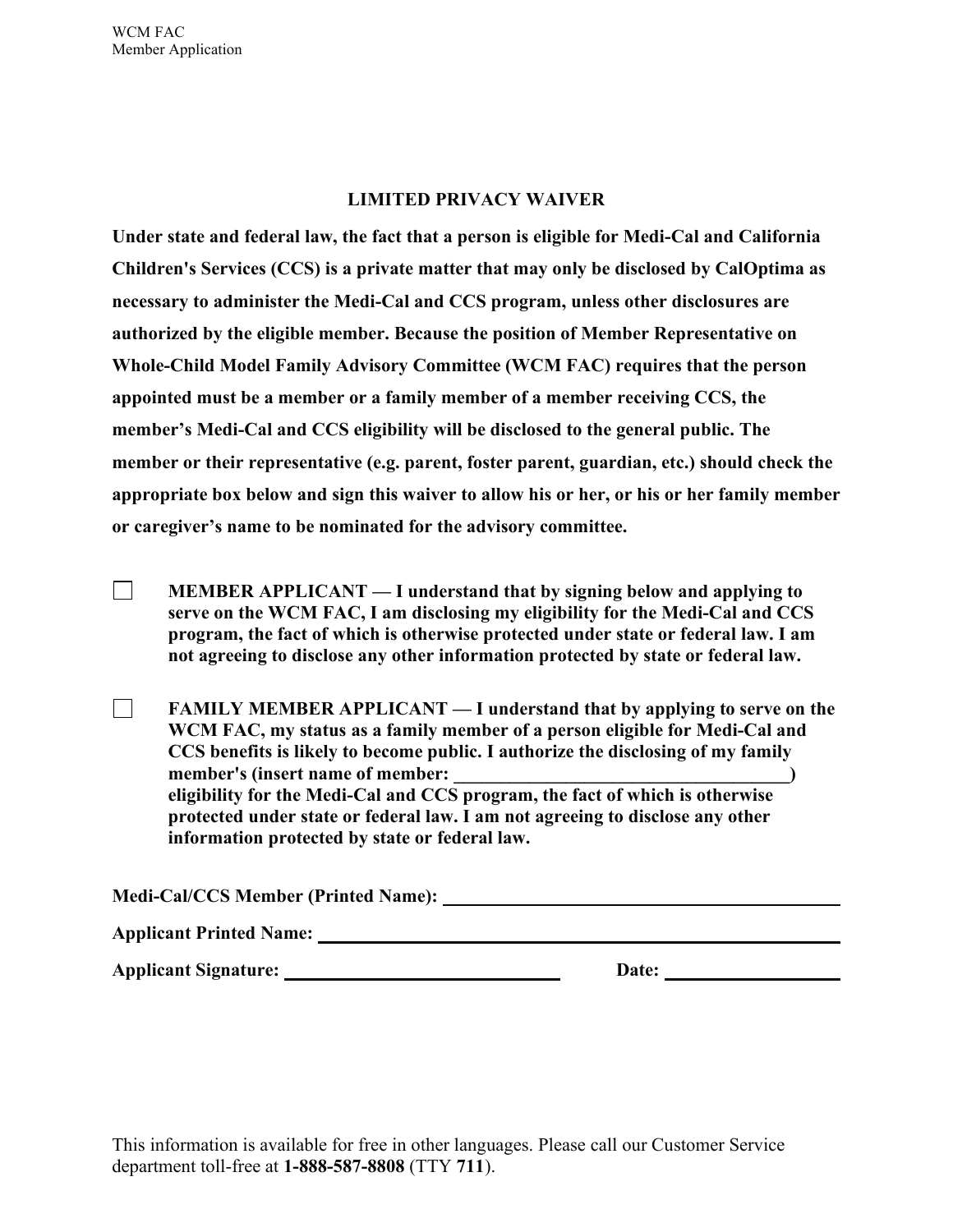# **AUTHORIZATION FOR USE AND DISCLOSURE OF PROTECTED HEALTH INFORMATION (PHI)**

The federal Health Insurance Portability and Accountability Act (HIPAA), Privacy Regulations require that you complete this form to authorize CalOptima to use or disclose your Protected Health Information (PHI) to another person or organization. Please complete, sign, and return the form to CalOptima.

| Date of Request: | Telephone Number: |  |
|------------------|-------------------|--|
| Member Name:     | Member CIN:       |  |

#### AUTHORIZATION:

I, hereby authorize CalOptima, to use or disclose my health information as described below.

Describe the health information that will be used or disclosed under this authorization (please be specific): **Information related to the identity, program administrative activities and/or services provided to {me} {my child} which is disclosed in response to my own disclosures and/or questions related to same.**

Person or organization authorized to receive the health information: **General public** 

Describe each purpose of the requested use or disclosure (please be specific): **To allow CalOptima staff to respond to questions or issues raised by me that may require reference to my health information that is protected from disclosure by law during public meetings of the CalOptima Whole-Child Model Family Advisory Committee**

# **EXPIRATION DATE:**

This authorization shall become effective immediately and shall expire on: **The end of the term of the position applied for.**

Right to Revoke: I understand that I have the right to revoke this authorization in writing at any time. To revoke this authorization, I understand that I must make my request in writing and clearly state that I am revoking this specific authorization. In addition, I must sign my request and then mail or deliver my request to:

> CalOptima Customer Service Department 505 City Parkway West Orange, CA 92868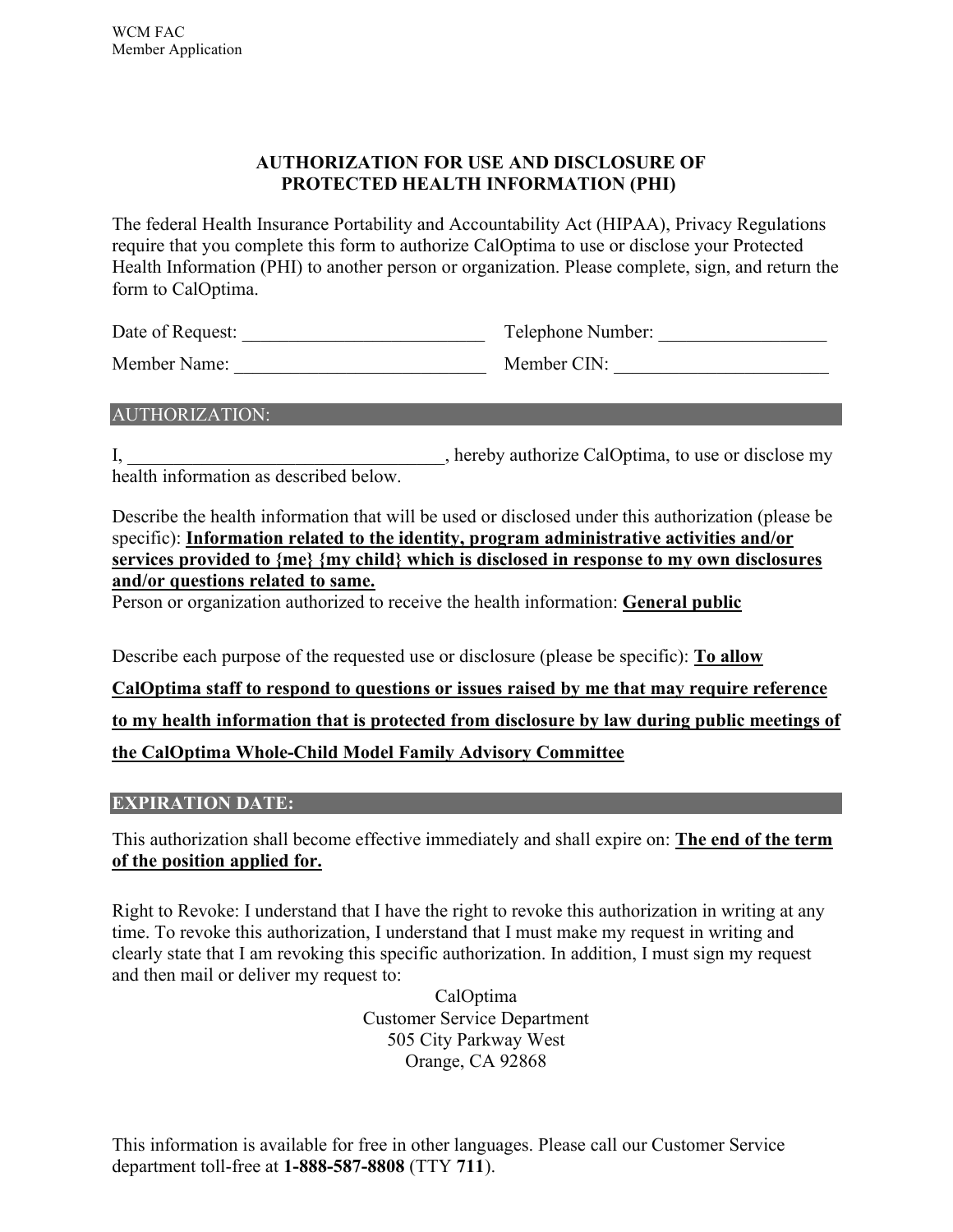I understand that a revocation will not affect the ability of CalOptima or any health care provider to use or disclose the health information to the extent that it has acted in reliance on this authorization.

# **RESTRICTIONS:**

I understand that anything that occurs in the context of a public meeting, including the meetings of the Whole-Child Model Family Advisory Committee, is a matter of public record that is required to be disclosed upon request under the California Public Records Act. Information related to, or relevant to, information disclosed pursuant to this authorization that is not disclosed at the public meeting remains protected from disclosure under HIPAA and will not be disclosed by CalOptima without separate authorization, unless disclosure is permitted by HIPAA without authorization or is required by law.

# **MEMBER RIGHTS:**

- I understand that I must receive a copy of this authorization.
- I understand that I may receive additional copies of this authorization.
- I understand that I may refuse to sign this authorization.
- I understand that I may withdraw this authorization at any time.
- I understand that neither treatment nor payment will be dependent upon my refusing or agreeing to sign this authorization.

#### **SIGNATURE:**

By signing below, I acknowledge receiving a copy of this authorization.

| Member Signature: | Jate: |  |  |
|-------------------|-------|--|--|
|                   |       |  |  |

Signature of Parent or Legal Guardian: Date: Date:

# **If Authorized Representative:**

| Name of Personal Representative:      |       |
|---------------------------------------|-------|
| Legal Relationship to Member:         |       |
| Signature of Personal Representative: | Date: |

# **Basis for legal authority to sign this Authorization by a Personal Representative**

(If a personal representative has signed this form on behalf of the member, a copy of the Health Care Power of Attorney, a court order (such as appointment as a conservator, or as the executor or administrator of a deceased member's estate), or other legal documentation demonstrating the authority of the personal representative to act on the individual's behalf must be attached to this form.)